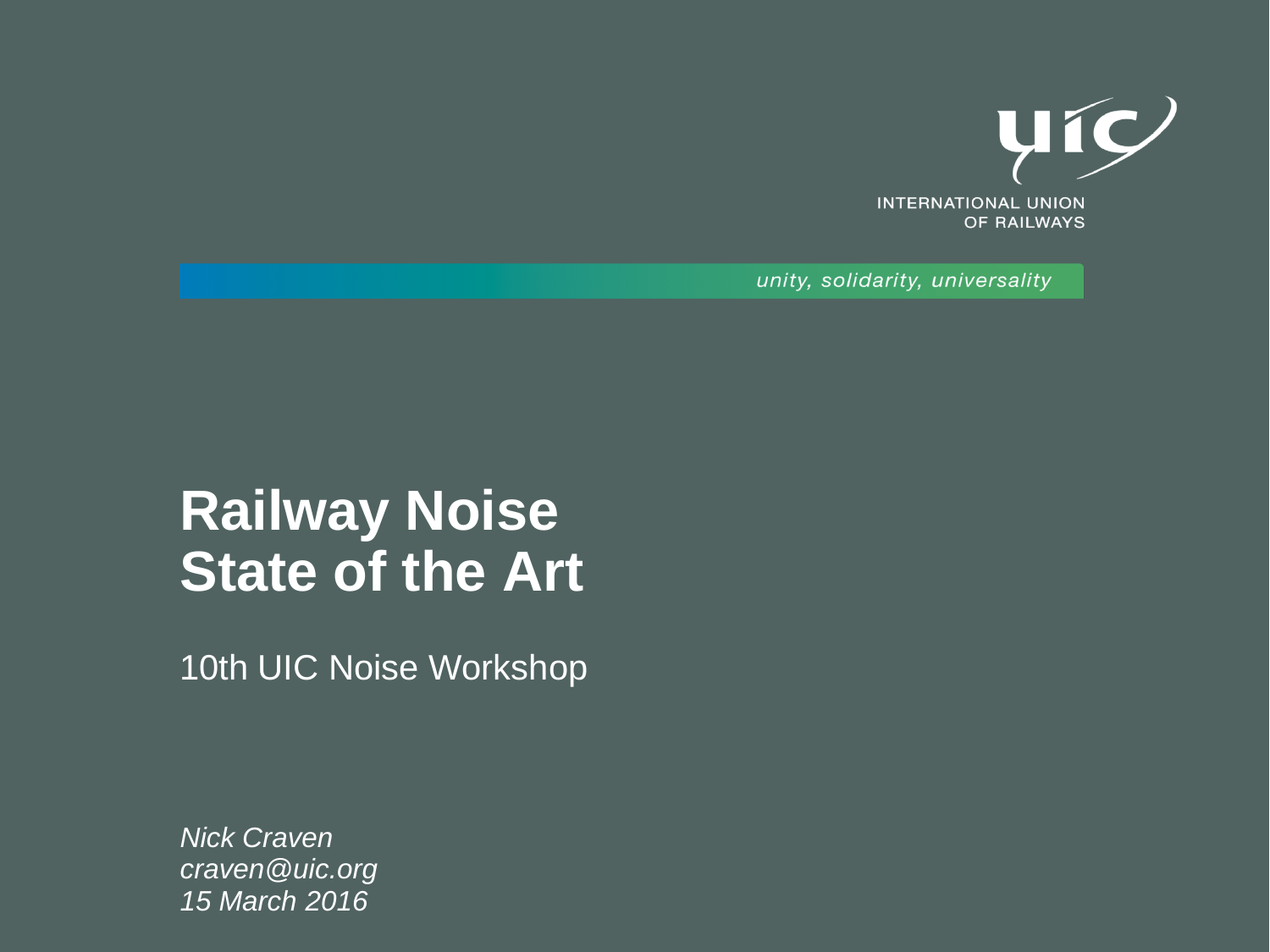## **The Sate of the Art Report**

- > **Aware of a great number of stakeholders involved in the discussion on railway noise**
- > **Communication on noise issues can be challenging, technically complex & emotive subject**



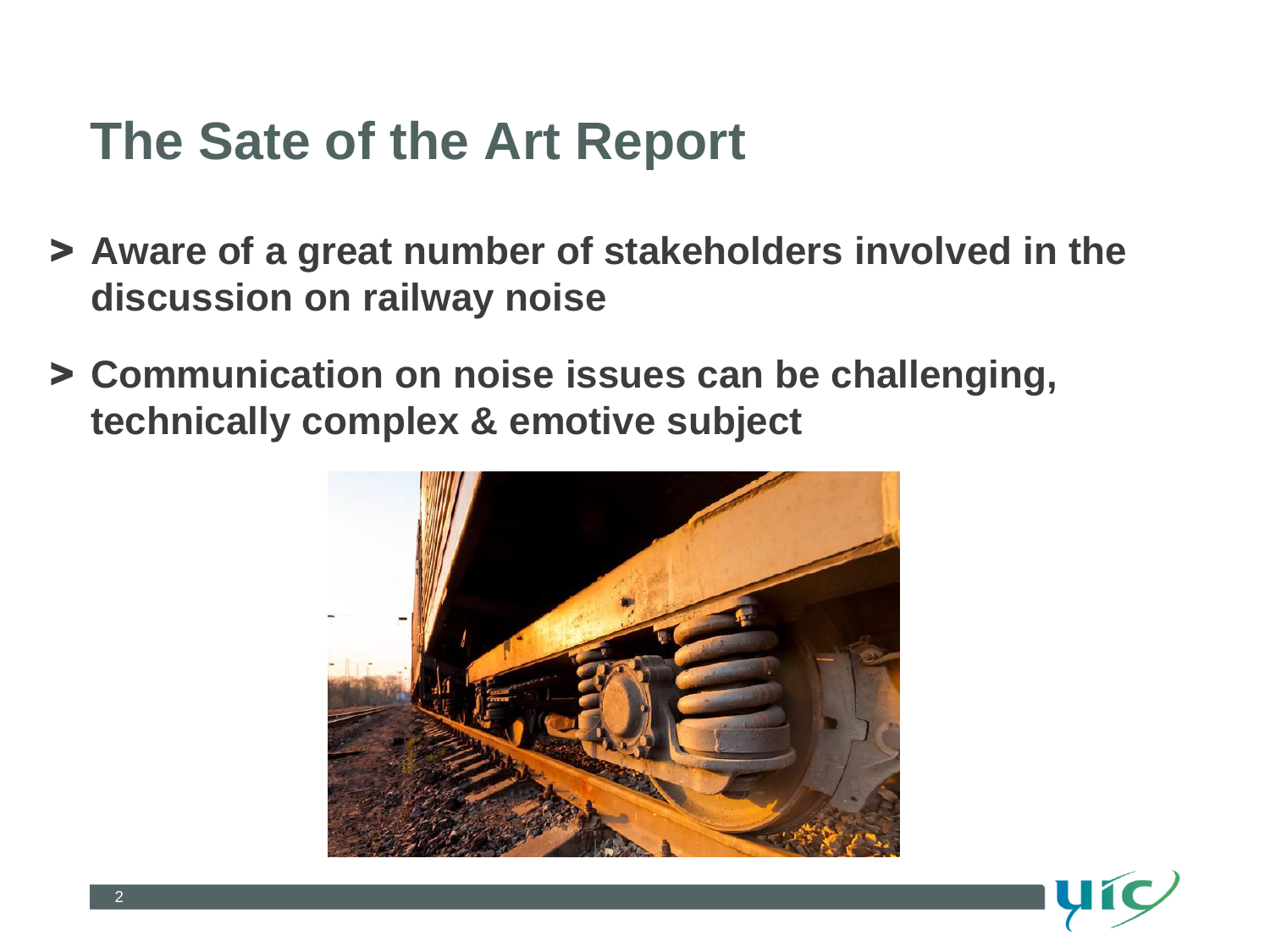# **The Sate of the Art Report**

- > **It is important that noise discussions are well informed & the sector can demonstrate a proactive technical program to manage the issue;**
	- **- alleviate unnecessary worry / frustration**
	- **- to build understanding & constructive dialogue**
	- **demonstrate progress (including modernisation)**
	- **- show what is possible / practical**





OF RAILWAYS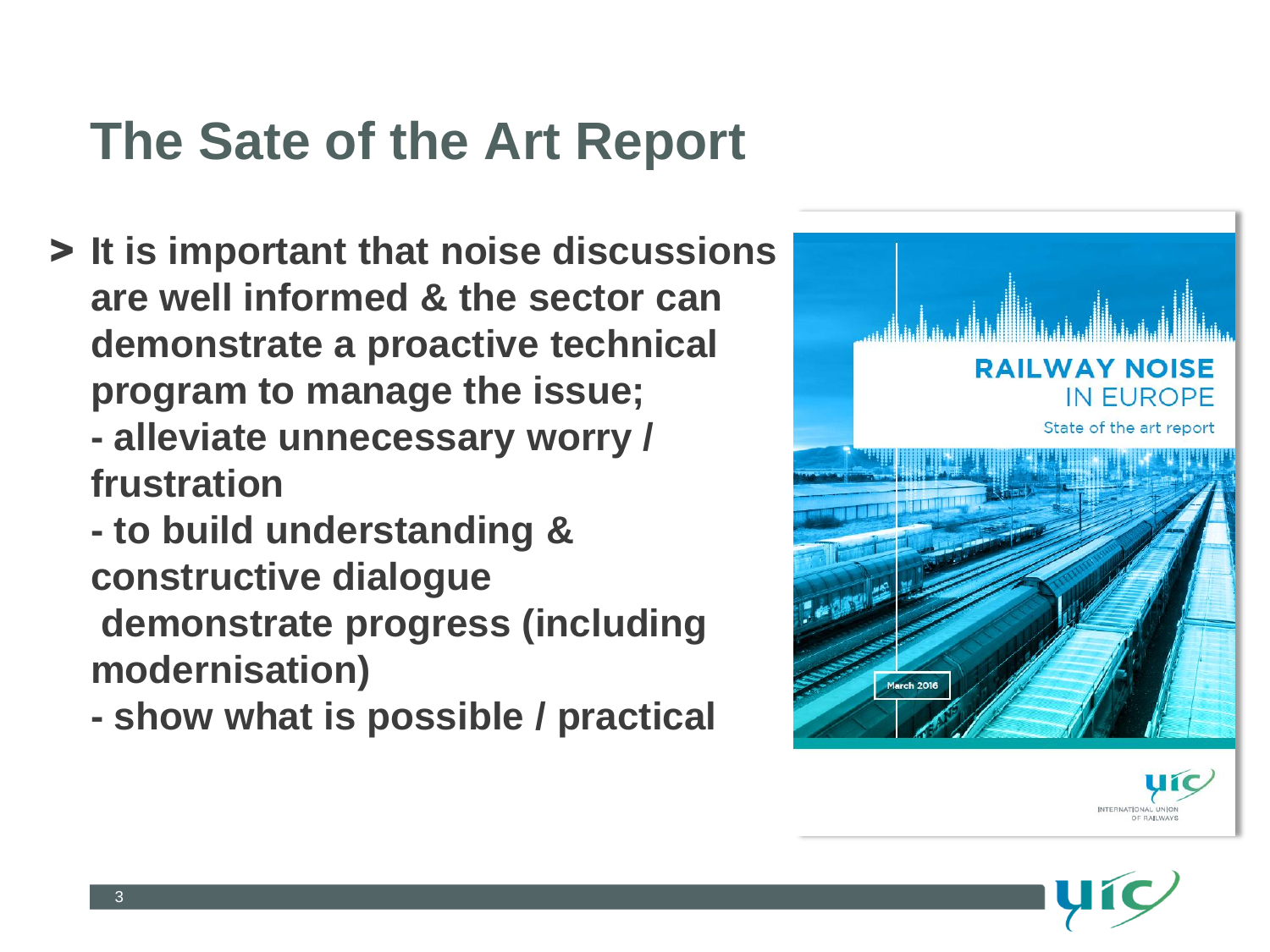#### **Context**

- > **Rail is the most environmentally friendly major mode of transport with very low external costs (safety / congestion)**
- > **Railway noise remains an important issue**
- > **Political sensitivity to noise varies between countries, with particular concern along the Rhine-Alpine corridor**
- > **Greater acceptance of rail transport is a necessary prerequisite for expanding modal share and through this reducing the overall environmental impact of transport**

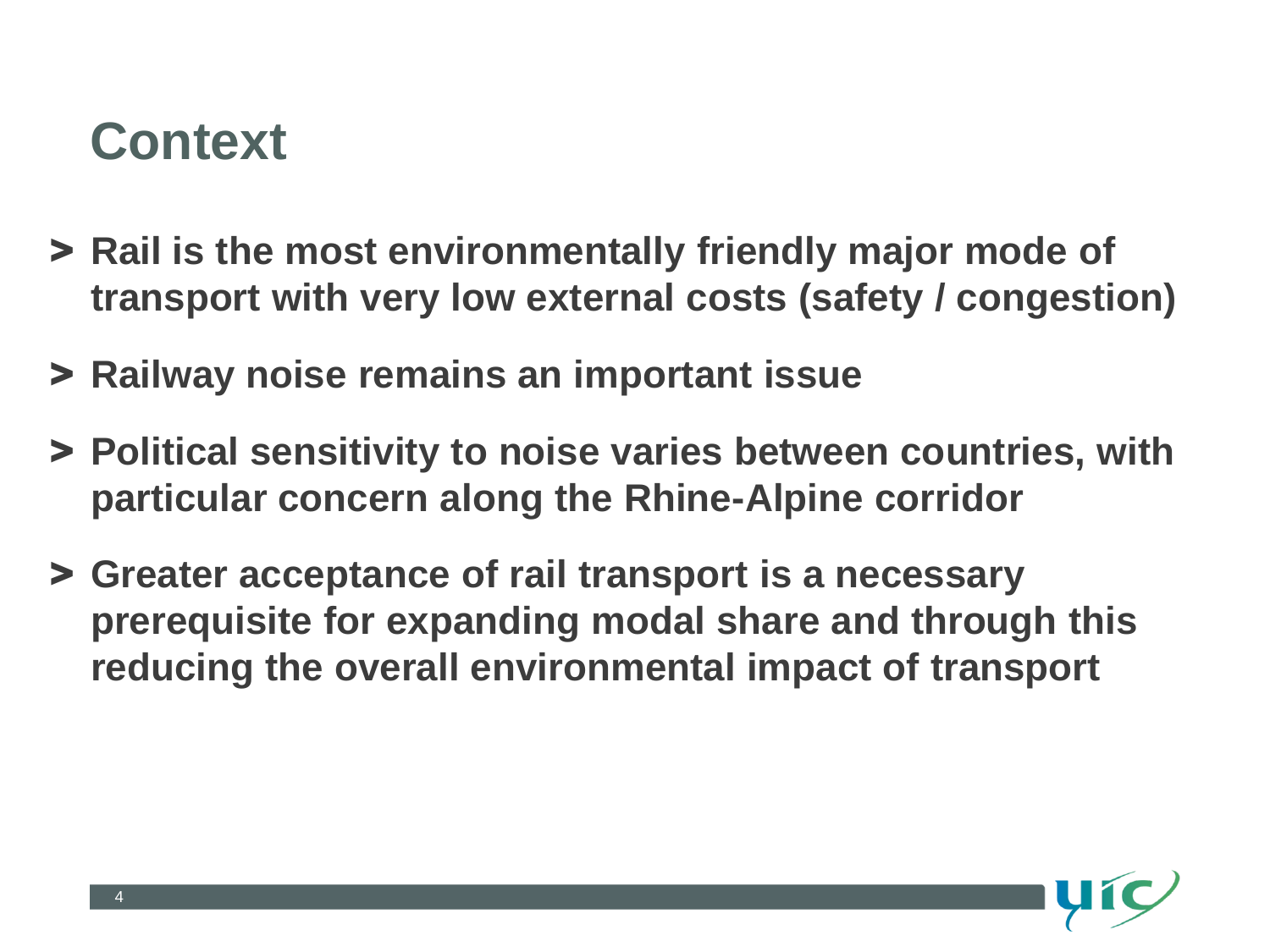#### **Current noise exposure**



Graph 4. Reported (green) and extrapolated (grey) numbers of people (in millions) exposed to noise over 55 dB  $L_{den}$ , for roads, railways, airports and industry, within and outside urban areas (from: Noise in Europe, EEA, 2014)

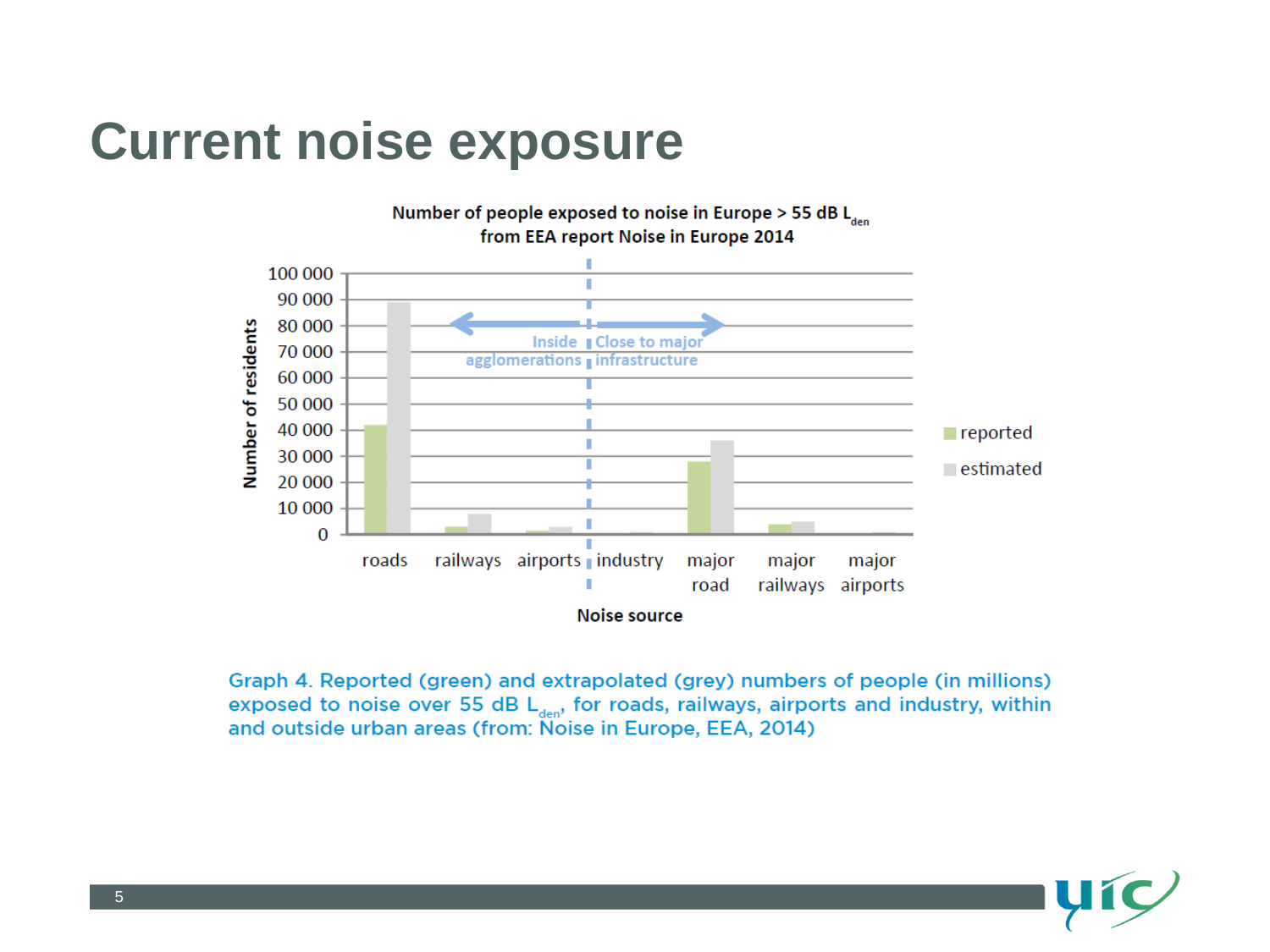#### **The impacts of noise & WHO guidance**



Graph 2. Effects of noise, starting from exposure (under) to health effects (top). **After WHO** 

> **WHO recommends Member States to gradually reduce the proportion of the population exposed to levels over the interim target (55 dB Lnight ) within the context of meeting wider sustainable development objectives - WHO Night Noise Guidelines**

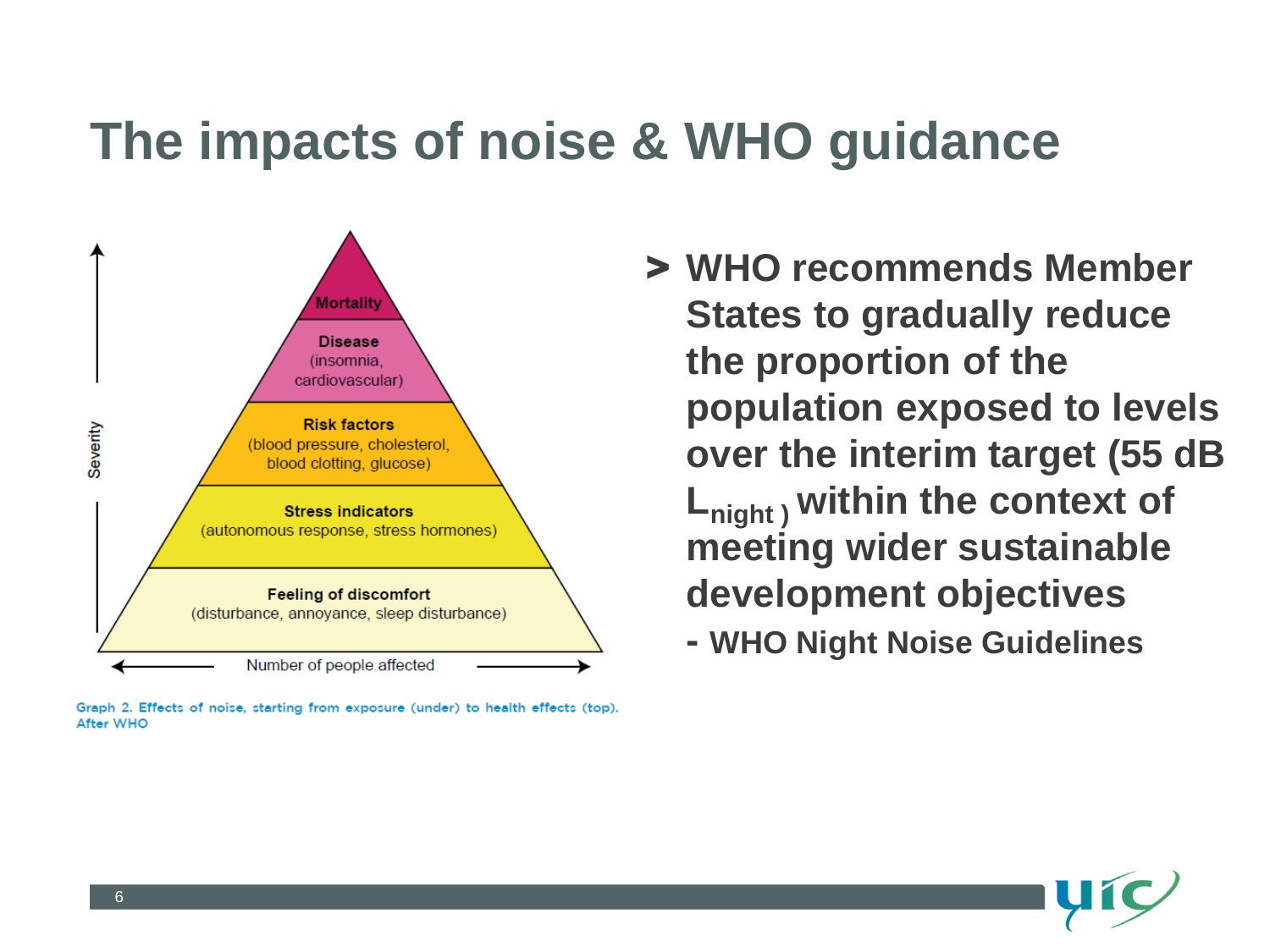#### **Exposure – response Road vs Rail**



Graph 5 - Percentage of highly sleep disturbed persons against L<sub>night</sub> (from "Night Noise Guidelines" page 78)



Graph 3. Dose effect relations: percentage of highly annoyed residents against exposure level, for road and rail noise [from EU Position Paper on dose response relationships for transportation noise]. Example: at 60  $dB(A) L_{\text{tan}}$  of railway noise about 4 % of the exposed people are expected to be highly annoyed. Similar annoyance is established by only 52 dB(A) L<sub>den</sub> of road traffic noise. The difference represents the correction factor erroneously called the "railway bonus"



Dose response relations for road and rail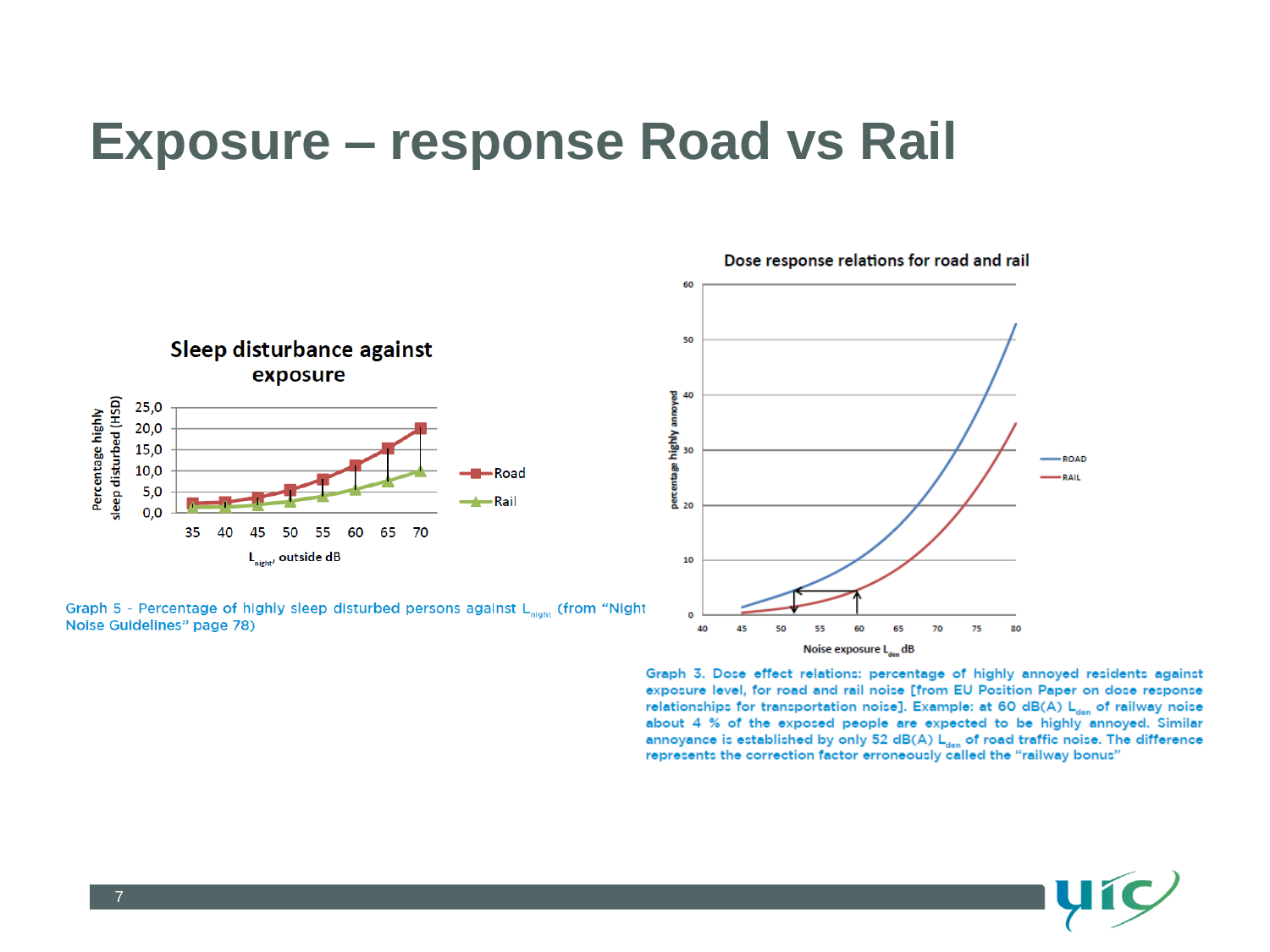## **Structure of the rail sector & regulators**

- > **operating companies (running the trains)**
- > **vehicle owners (often leasing companies)**
- > **infrastructure managers**
- **Regulatory bodies:**
- > **European Commission (DG MOVE) (financial incentives)**
- > **European Rail Agency (ERA) (vehicle noise limits)**
- > **National governments (reception limits / financial support)**
- > **Local authorities (hot spots / compliance)**

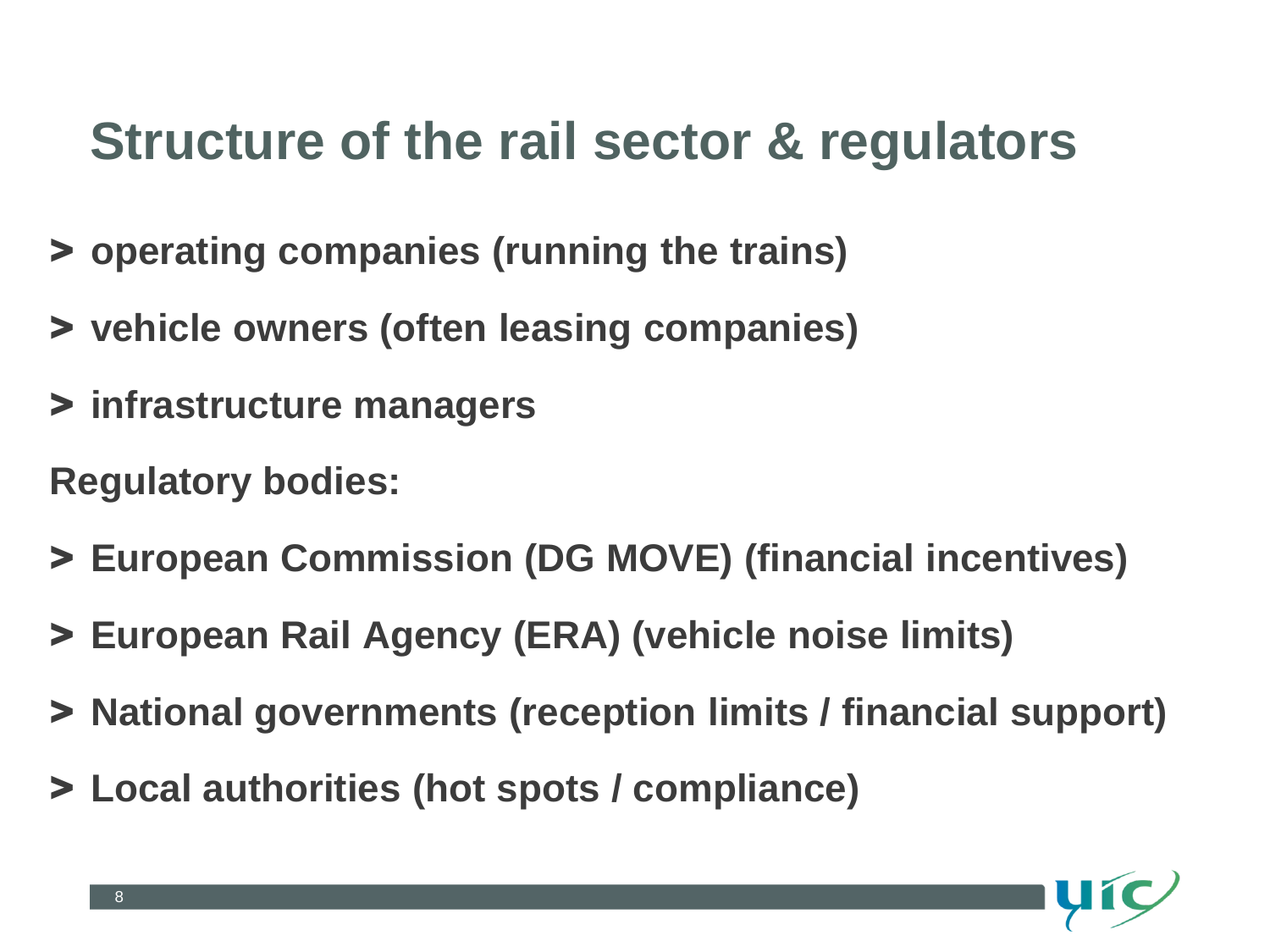## **Overview of European Policy**

- > **Transport White paper sets ambitious targets for growth of the sector**
- > **TSI sets noise limits for rolling stock (ERA)**
- > **END requires mapping & action plans (DG ENV)**
- > **NDTAC sets a framework for incentivising retrofitting (DG MOV)**
- > **CEF offers limited financial support for retrofitting (INEA)**
- > **Switzerland will ban noisy wagons from 2022**
- > **CER strategy on rail freight noise**

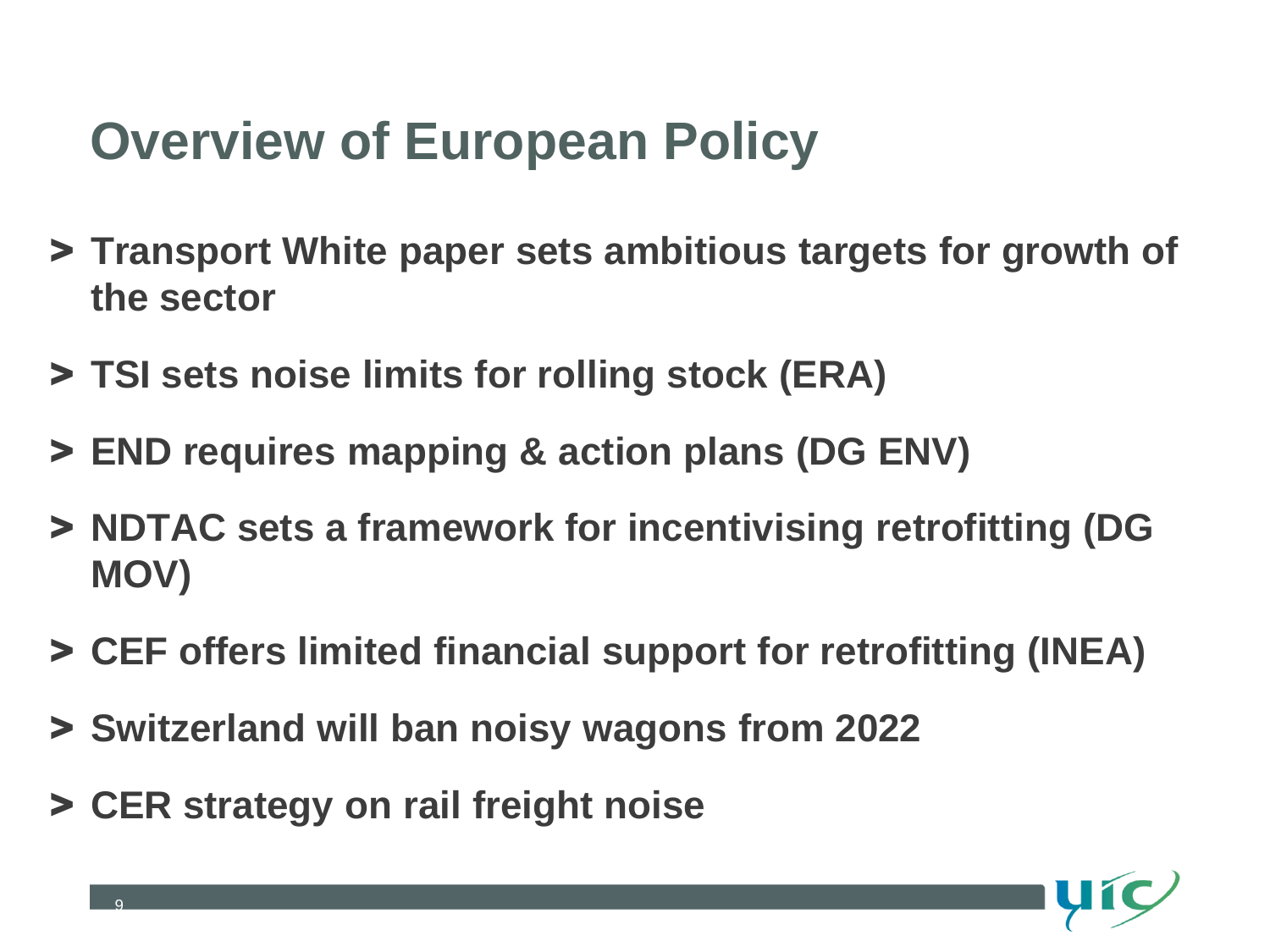# **Noise mapping & indicators**

- > **Care is needed to explain the use of long term indicators & calculation rather than measurement**
- > **Points to consider re the new common assessment method:**
- **1) Rail roughness is required as an input parameter (use of default values is discouraged)**
- **2) Changes to curve correction factors may have a big impact**
- **3) Users are required build their source term (Lw) for each type of train**

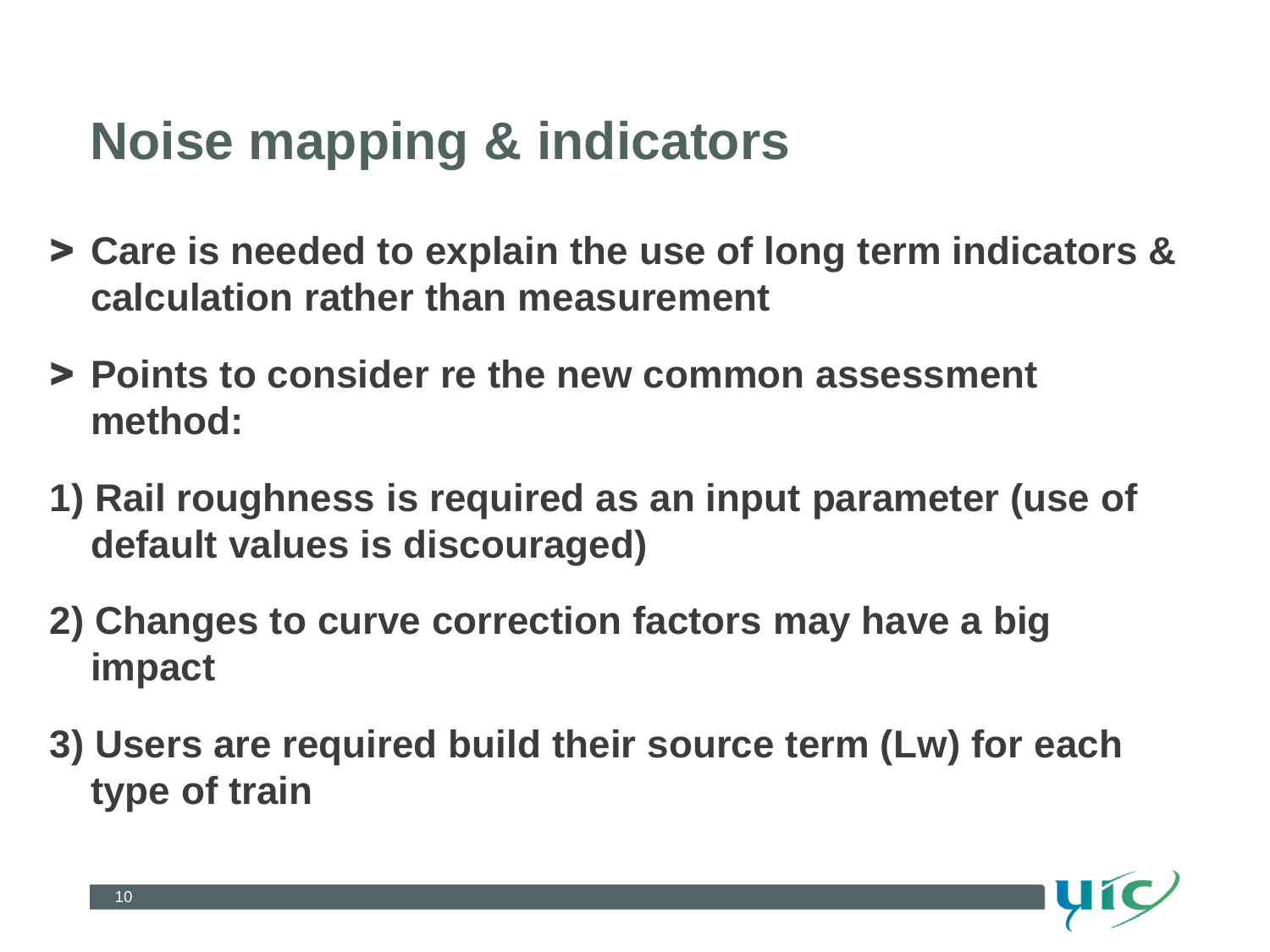# **Research (funded by the sector & also EU)**

- > **Long history of research ERRI / UIC / Europe Train**
- > **UIC Rail Technical Strategy Europe**
- > **European Rail Research Advisory Council (ERRAC)**
- > **The Shift2Rail program will include N&V work packages**

| <b>Project</b>                                                                                               | <b>Topic</b>                                                                                                                                                                                                                                                                                                                                                                                                                          | <b>Reference</b>                                                                                                                                                                                         | <b>Started</b> in<br>program |
|--------------------------------------------------------------------------------------------------------------|---------------------------------------------------------------------------------------------------------------------------------------------------------------------------------------------------------------------------------------------------------------------------------------------------------------------------------------------------------------------------------------------------------------------------------------|----------------------------------------------------------------------------------------------------------------------------------------------------------------------------------------------------------|------------------------------|
| OfWhat                                                                                                       | Optimised Freight Wheels<br>and Track                                                                                                                                                                                                                                                                                                                                                                                                 | www.uic.org/IMG/pdf/erri-<br>summary noise-research.pdf                                                                                                                                                  |                              |
| Rona, Mona.<br>Vona                                                                                          | Solutions for noise from<br>rolling stock and track                                                                                                                                                                                                                                                                                                                                                                                   | National program France                                                                                                                                                                                  |                              |
| <b>STV</b>                                                                                                   | Quiet Railway Traffic                                                                                                                                                                                                                                                                                                                                                                                                                 | National Dutch Program, www.<br>bibliotheek.nl/catalogus/<br>titel 190368802 html                                                                                                                        |                              |
| Stardamp                                                                                                     | Characterisation of rail<br>dampers                                                                                                                                                                                                                                                                                                                                                                                                   | Collaboration between DB and<br>SNCE                                                                                                                                                                     | 2010                         |
| LZARG                                                                                                        | Quiet train on regular<br>track                                                                                                                                                                                                                                                                                                                                                                                                       | National program Germany<br>www1.deutschebahn.com/<br>laerm/forschungsprojekte/<br>abgeschlossene<br>forschungsprojekte.html                                                                             | 2010                         |
| Optimisation<br>of Composite<br><b>Brake Block</b><br>Contour /<br>Limit value<br>for equivalent<br>conicity | Optimisation of<br>composite brake block<br>contour in terms of<br>wagon running stability                                                                                                                                                                                                                                                                                                                                            | UIC B 126/DT 441 (June 2014)<br><b>Braking questions - Optimization</b><br>of the contour of composite brake<br>blocks to reduce the equivalent<br>conicity - Synthesis of the results of<br>final phase | 2010                         |
| LaGiv                                                                                                        | Composite brake blocks                                                                                                                                                                                                                                                                                                                                                                                                                | <b>National Program Germany</b><br>www1.deutschebahn.com/<br>laerm/forschungsproiekte/<br>abgeschlossene<br>forschungsprojekte.html                                                                      | 2011                         |
| Europe Train                                                                                                 | Test of composite LL<br>brake block:<br>Validating some solutions<br>to prevent the fast<br>degradation of equivalent<br>conicity of wheel<br>braked with LL-blocks:<br>Verification of vehicle<br>stability by continuous in-<br>service measurement and<br>track tests:<br>Verification that LL blocks<br>are capable of bearing all<br>climatic, operational and<br>topographical conditions<br>in Europe under<br>affordable LCC. | UIC B 126/RP 43 (Feb. 2013)<br>Braking questions - Synthesis paper<br>on the EuropeTrain operation with<br>LL brake blocks - Final Report.<br>ISBN 978-2-7461-2179-9                                     | 2010                         |
| Innotrack                                                                                                    | Optimised track                                                                                                                                                                                                                                                                                                                                                                                                                       | www.innotrack.net                                                                                                                                                                                        | <b>FP6</b>                   |
| <b>RIVAS</b>                                                                                                 | <b>Railway vibrations</b>                                                                                                                                                                                                                                                                                                                                                                                                             | www.rivas-project.eu                                                                                                                                                                                     | FP7                          |
| CargoVibes                                                                                                   | Effect of railway vibrations www.cargovibes.eu                                                                                                                                                                                                                                                                                                                                                                                        |                                                                                                                                                                                                          | <b>FP6, 2011</b>             |

| <b>Project</b>                   | <b>Topic</b>                                                                                  | <b>Reference</b>                                                                                                                                              | <b>Started</b> in<br>program |
|----------------------------------|-----------------------------------------------------------------------------------------------|---------------------------------------------------------------------------------------------------------------------------------------------------------------|------------------------------|
| Euroécran                        | Noise barriers along<br>railways                                                              | http://cordis.europa.eu/project/<br>rcn/22814 en.html                                                                                                         | FP3, 1994                    |
| Composite<br><b>Brake Blocks</b> | Development of<br>requirements on K brake<br>blocks and coordinate of<br>product development  | UIC B 126/RP 33 (Jan. 2004)<br>Fragen des Bremswesens - Einsatz<br>von Verbundstoffbremsshlen in<br>Güterwagen - Zusammenfassender<br><b>Bericht K-Sohlen</b> | 1999                         |
| <b>STAIRRS</b>                   | <b>Strategies and tools</b><br>based on efficiency<br>approach                                | www.stairrs.org                                                                                                                                               | 2000                         |
| Eurosabot                        | <b>Brake block materials</b>                                                                  | www.conforg.fr/internoise2000/<br>cdrom/data/articles/000843.pdf                                                                                              | FP4, 1995                    |
| <b>Silent Freight</b>            | <b>Measures for freight</b><br>rolling stock                                                  | http://cordis.europa.eu/project/<br>rcn/30970 en.html                                                                                                         | FP4, 1996                    |
| <b>Silent Track</b>              | <b>Measures for quiet track</b>                                                               | http://cordis.europa.eu/project/<br>rcn/34519 en.html                                                                                                         | FP4, 1997                    |
| Renvib and<br>Renvib II          | <b>Railway vibrations</b>                                                                     | www.fcp.at/de/projekte/renvib-<br>railway-environmental-vibration-<br>project                                                                                 |                              |
| <b>Euro Rolling</b><br>Silently  | <b>Test of brake blocks</b>                                                                   | www.2020-horizon.com/E-R-S-<br>Euro-rolling-silently(E-R-S-)-s40357.<br>html                                                                                  | 2002                         |
| Silence                          | <b>Transport noise control</b>                                                                | www.silence-ip.org/site/index.html                                                                                                                            | 2005                         |
| Q-City                           | Transport noise in urban<br>situations                                                        | www.acity.org                                                                                                                                                 |                              |
| Convurt                          | Vibrations from railway<br>tunnels                                                            |                                                                                                                                                               |                              |
| Noise<br>Reduction               | Development of<br>requirements on LL brake<br>blocks and coordinate of<br>product development | UIC B 126/RP 36 (May 2009)<br>Braking - Use of composite brake<br>blocks in freight wagons - Summary<br>report on LL brake blocks.<br>ISBN 978-2-7461-1691-7  | 2005                         |
| Metarail                         | Measurement methods<br>for railway noise                                                      | ftp://ftp.cordis.europa.eu/pub/<br>transport/docs/summaries/rail<br>metarail report.pdf                                                                       | FP4, 1997                    |
| <b>Acoutrain</b>                 | Vertical certification of<br>acoustic performance of<br>new trains                            | www.acoutrain.eu                                                                                                                                              | 2011                         |
| Harmonoise                       | Common prediction<br>methods for road and rail.<br>noise                                      | http://infoscience.epfl.ch/<br>record/120520                                                                                                                  |                              |
| Imagine                          | Common prediction<br>methods for all<br>environmental noise<br>sources                        | http://cordis.europa.eu/result/<br>rcn/47869 en.html                                                                                                          | 2006                         |

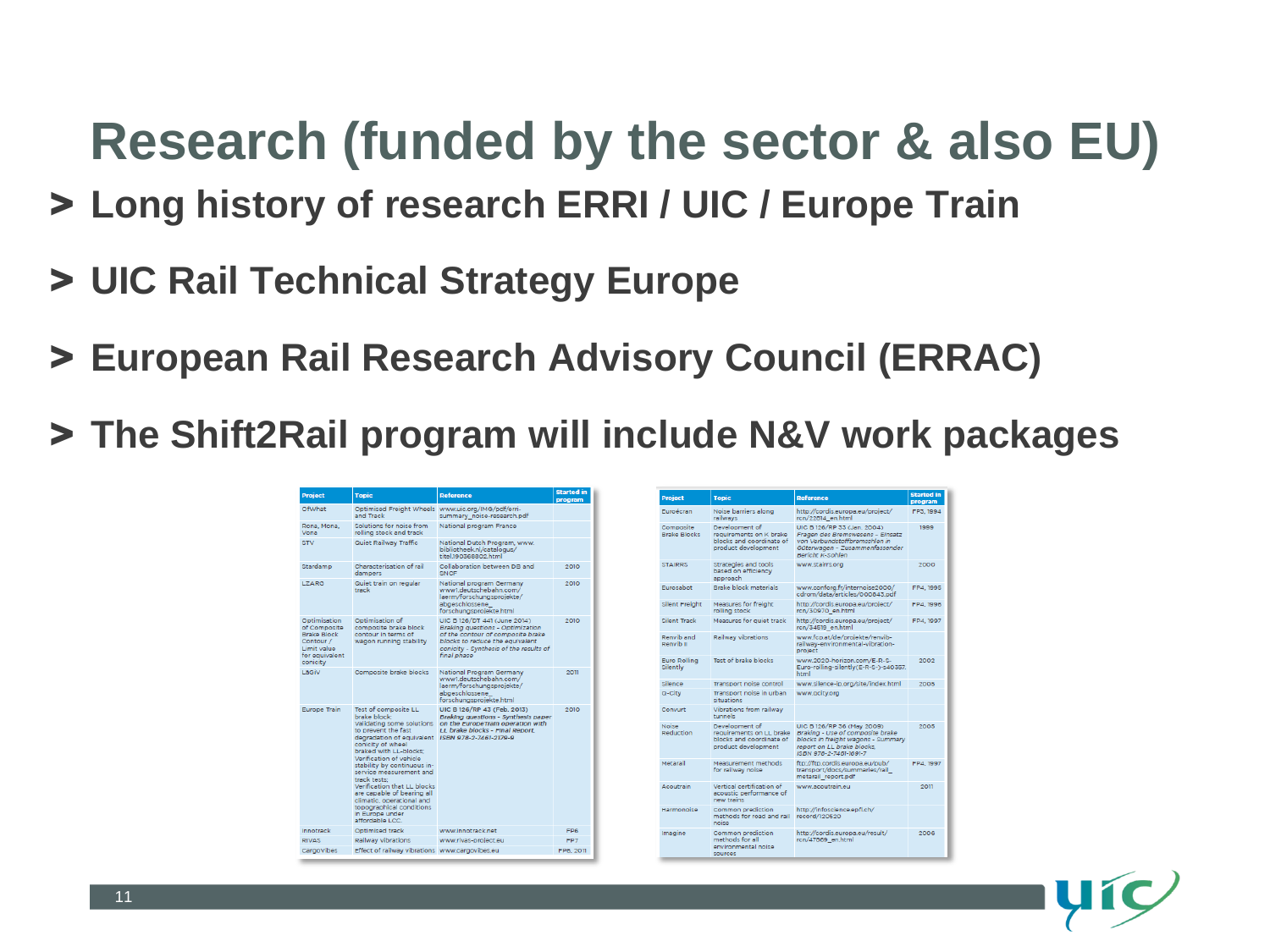## **The Noise Action Plan**

- > **STAIRRS project (late 90-ies & re-confirmed in 2013) concluded that the most cost effective solutions would include retrofitting, i.e. replacement of the cast iron blocks, of the existing freight fleet.**
- > **Railway Noise Action Plan, agreed by UIC, UIP and, CER focused efforts on the following objectives:**

**a) Cost neutral equipping and retrofitting of wagons with cast-iron brake blocks to composite brake blocks (K/LL)**

**b) Gradual introduction of "Low Noise Technology"**

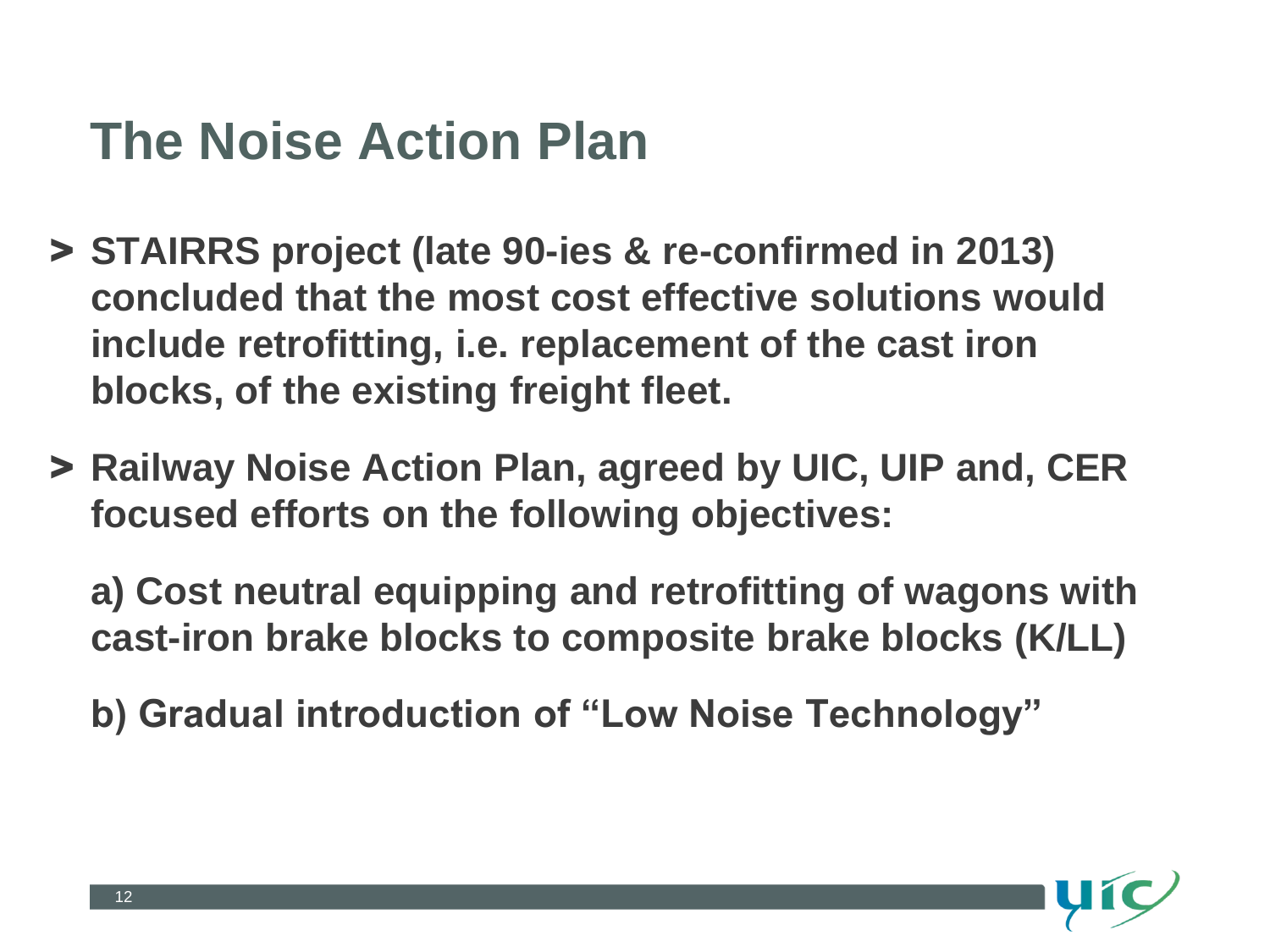### **Established technical solutions : rolling noise**

- > **System approach required to manage rolling noise (vehicle & track)**
- > **Passenger trains : use of disk brakes**
- > **New freight vehicles should meet TSI limits (composite or disk brakes)**
- > **Existing freight vehicles can be retrofitted with composite blocks**
- > **New track : optimized rail pads can be selected**
- > **Existing track : surface roughness controlled by good maintenance (grinding)**

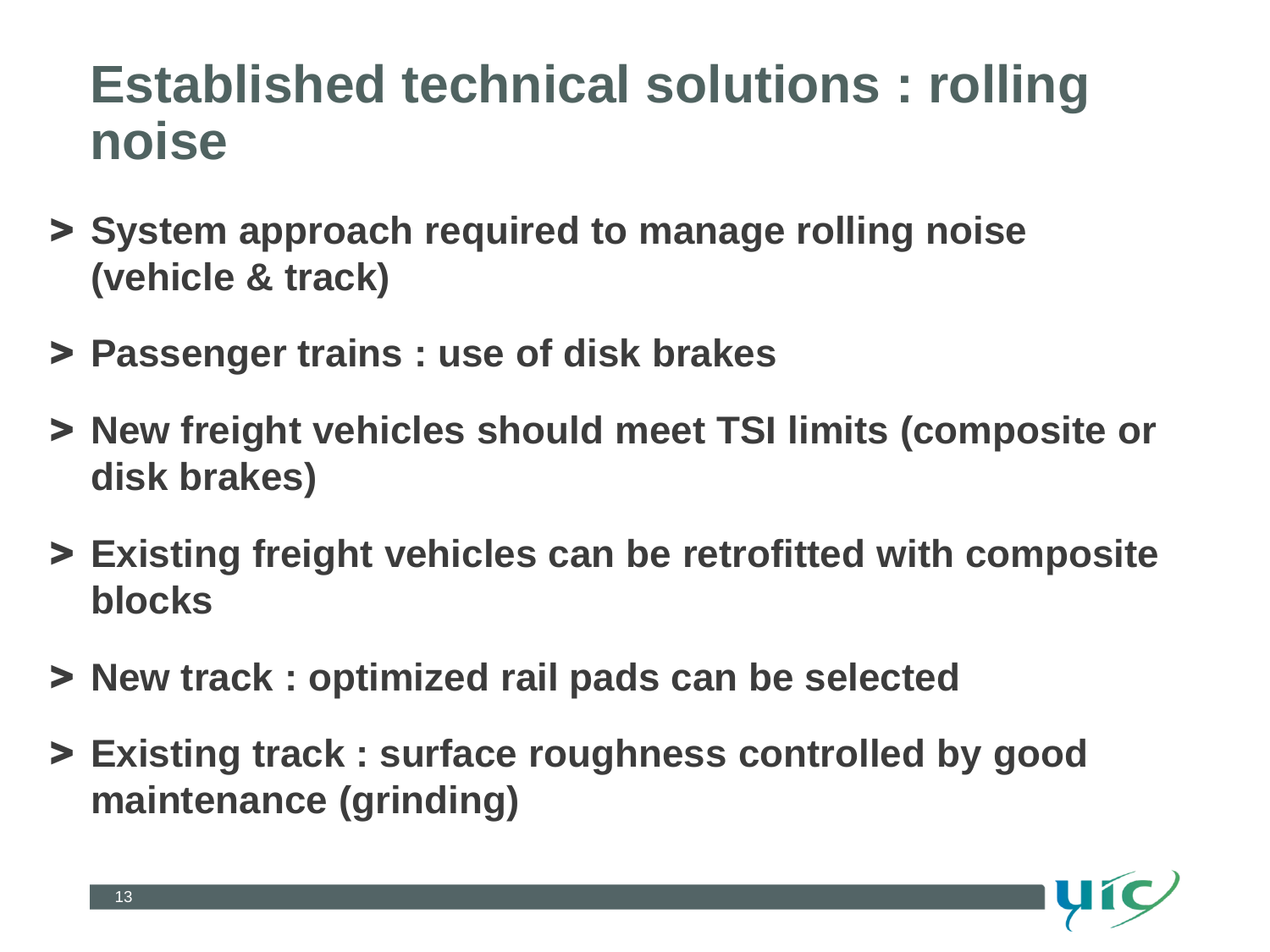#### **Railway noise control : other than rolling noise**

- > **Stationary noise**
- > **Aerodynamic noise**
- > **Curve squeal**
- > **Brake screech**
- > **Depots**
- > **Shunting yards**
- > **Steel bridges**
- > **Ground borne vibrations**